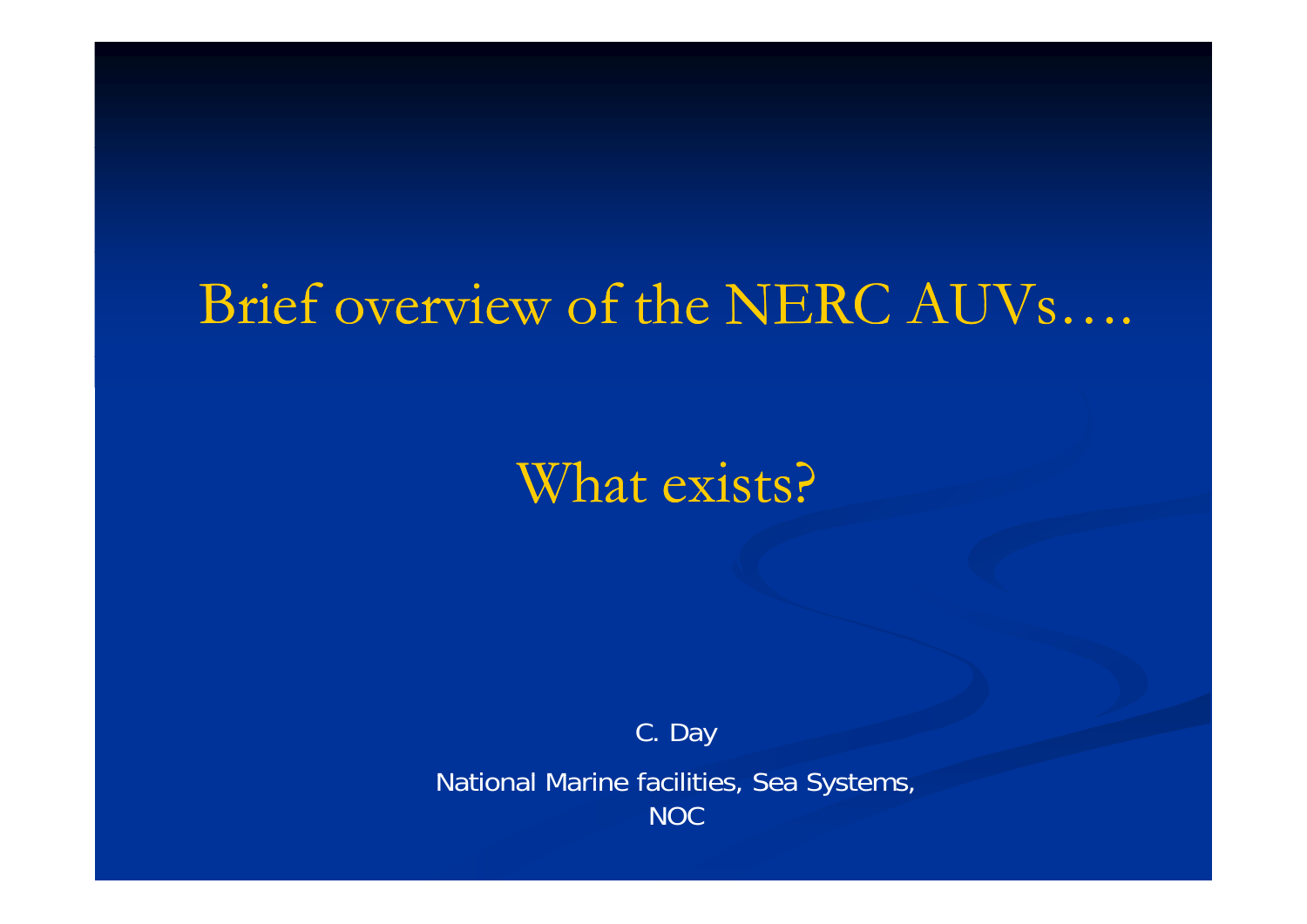| What do we have today at NOC |  |
|------------------------------|--|
|------------------------------|--|

|                                              | <b>Number</b>  | <b>Location</b> | 'Owner'                  | <b>Comment</b>                                                                                                                           |
|----------------------------------------------|----------------|-----------------|--------------------------|------------------------------------------------------------------------------------------------------------------------------------------|
| <b>Vehicle type</b>                          |                |                 |                          |                                                                                                                                          |
| Teledyne Webb G1<br>Slocum electric 1000m    | $\overline{4}$ | <b>NOCS</b>     | Smeed $x$ 3<br>RAPID x 1 | Non-pumped Seabird CTD.                                                                                                                  |
| Teledyne Webb G1 117<br>Slocum electric 200m | $\overline{1}$ | <b>NOCL</b>     |                          | Non-pumped Seabird CTD, Aanderaa Optode<br>dissolved oxygen sensor, WetLabs Triplet sensor<br>(CDOM, Chlorophyll-a and OBS Turbidity).   |
| Teledyne Webb G1 175<br>Slocum electric 200m | $\mathbf{1}$   | <b>NOCL</b>     |                          | Non-pumped Seabird CTD, Rockland MicroRider<br>1000m rated turbulence probe (micro conductivity,<br>shear and temperature up to 512 Hz). |
| Teledyne Webb G2 194<br>Slocum electric 200m |                | <b>NOCL</b>     |                          | Pumped Seabird CTD, Aanderaa Optode dissolved<br>oxygen sensor, WetLabs Triplet sensor (CDOM,<br>Chlorophyll-a and OBS Turbidity).       |
| Autosub3                                     |                | <b>NOCS</b>     | <b>NMF-NMEP</b>          | Dual pumped Seabird CTDs, Up-and down-looking<br>ADCPs. EM2000 Swath MBES. Others as required.                                           |
| Autosub6000                                  |                | <b>NOCS</b>     | <b>DST-OTEG</b>          | Dual pumped Seabird CTDs, Up-and down-looking<br>ADCPs. EM2000 Swath MBES. Others as required.                                           |
| <b>Total</b>                                 | 9              |                 |                          |                                                                                                                                          |

What do we have today at other institutes?

|                     | Number        | <b>Location</b> | 'Owner'     | <b>Comment</b> |
|---------------------|---------------|-----------------|-------------|----------------|
| Vehicle type        |               |                 |             |                |
| Seaglider – $1000m$ |               |                 | <b>SAMS</b> |                |
| Seaglider $-1000m$  | <b>O</b><br>∠ |                 | <b>UEA</b>  |                |
| <b>Total</b>        | 3             |                 |             |                |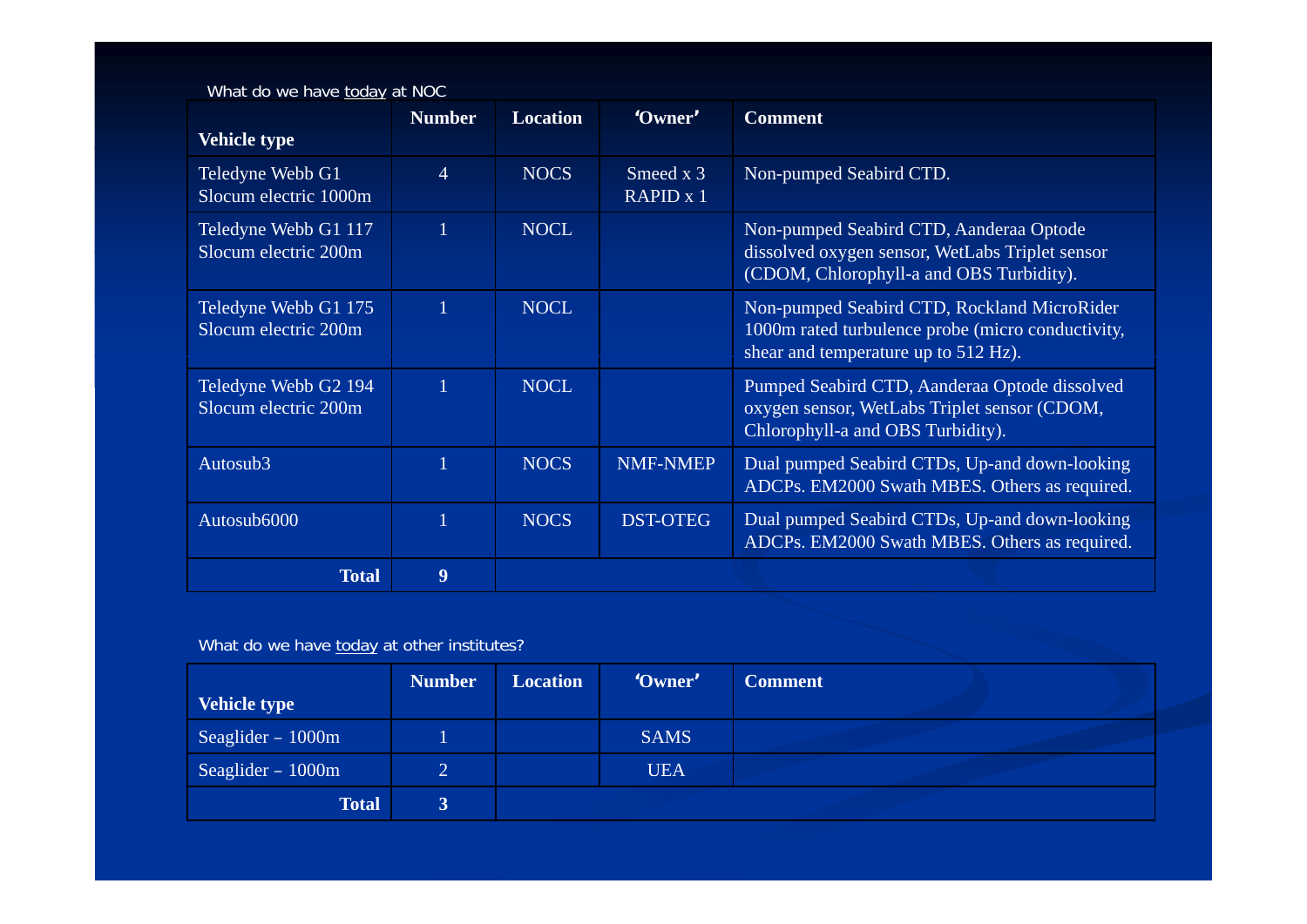## 4 off Teledyne Webb Slocum electric 1000m 2 off Teled yne Webb Slocum electric 200m



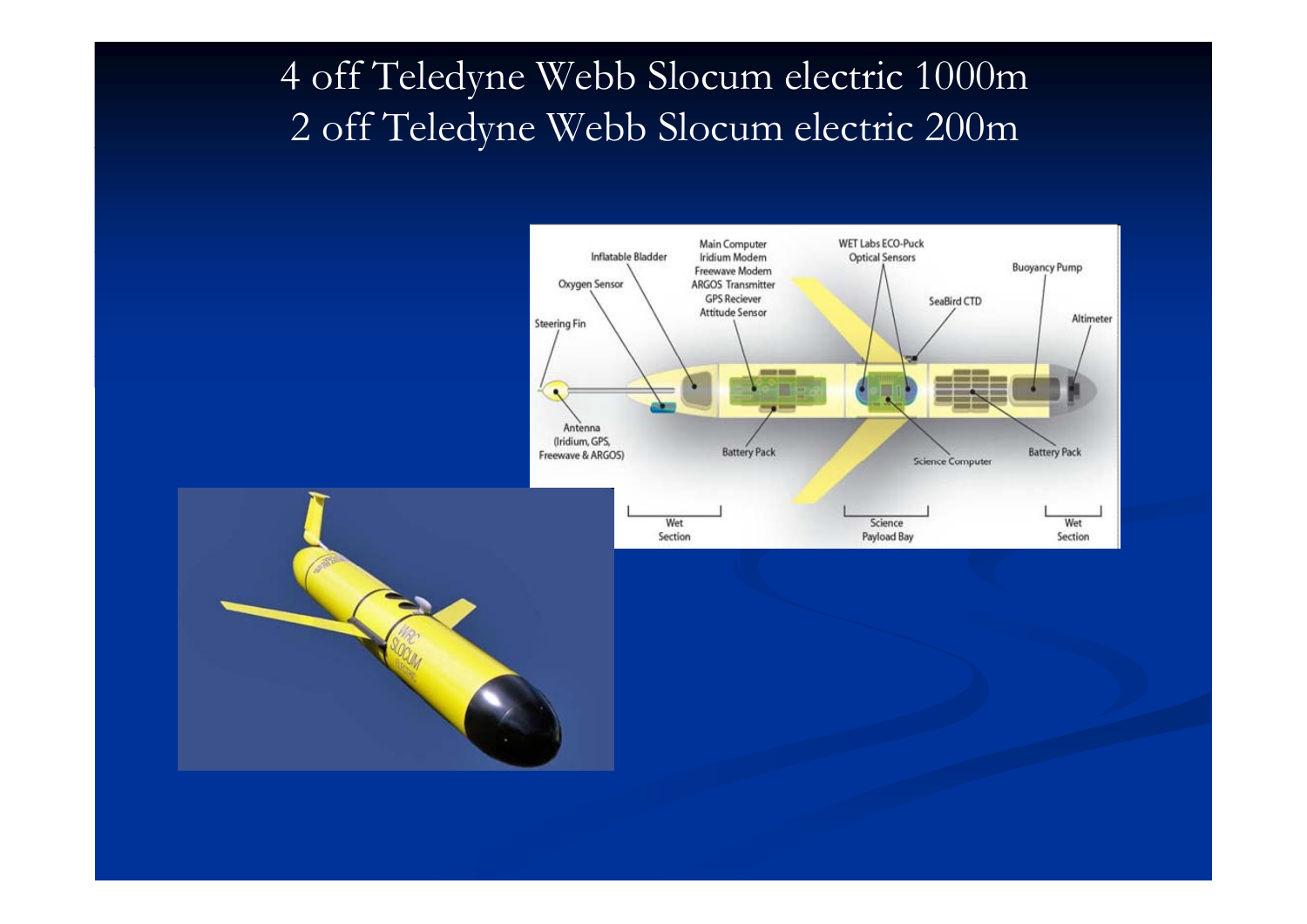## 3 off 1000m Seagliders

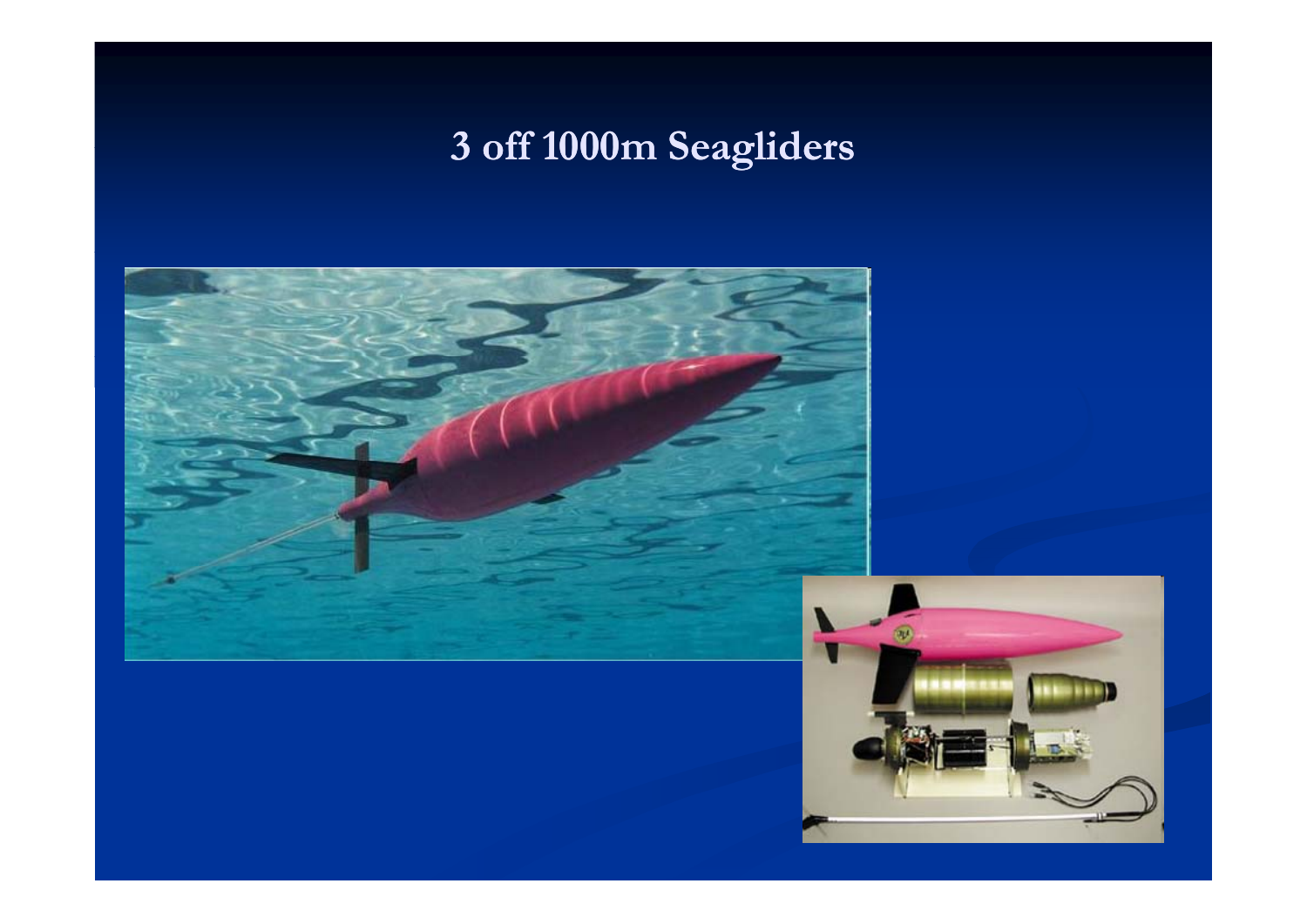NOCS glider web site: www.noc.soton.ac.uk/omf/projects/glider/data.php

SAMS glider website: http://dalriada.sams.ac.uk/glider/

UEA glider website: http://envsoft.uea.ac.uk/SeaGlider/DIVES/index.php